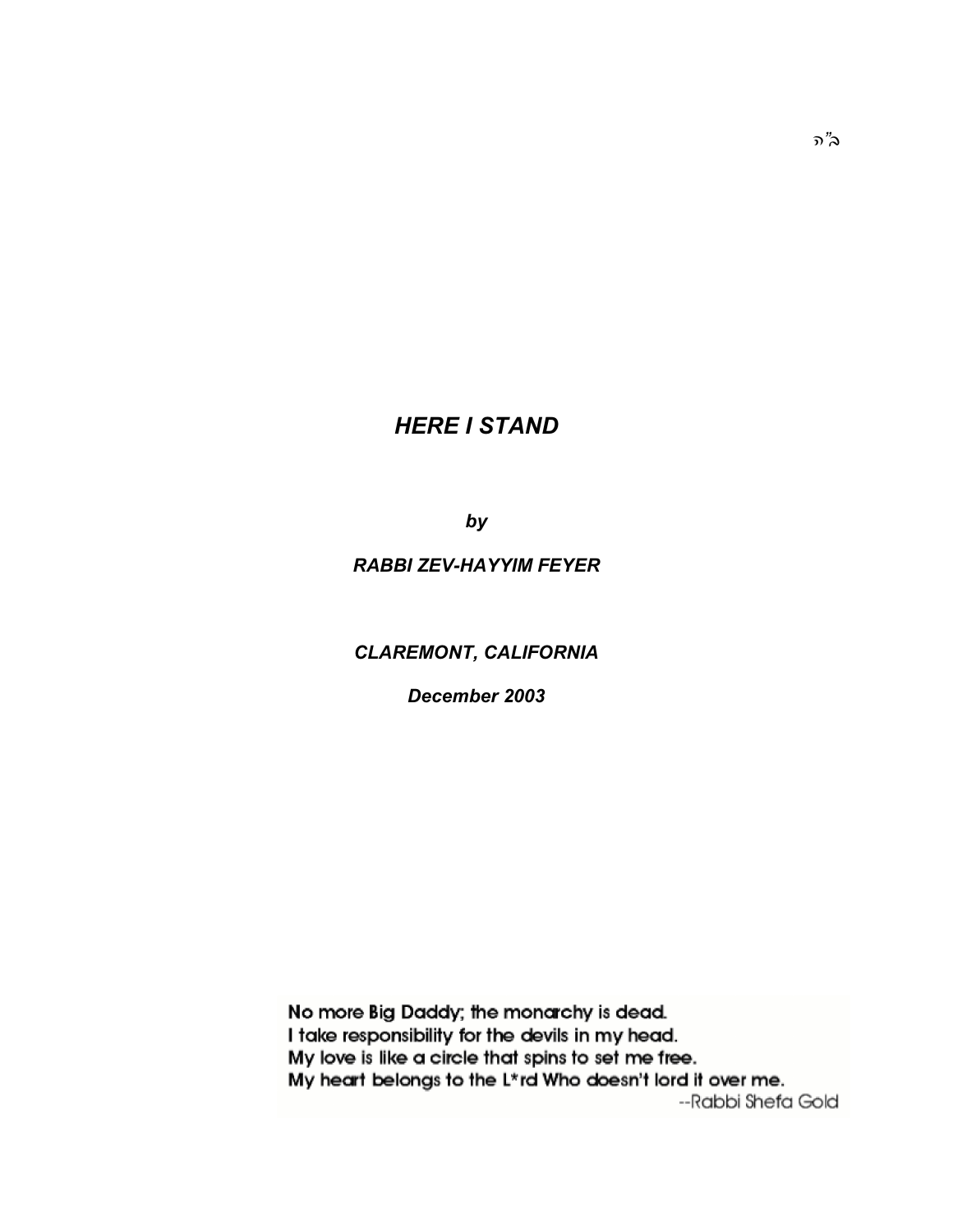I am a Jew, an inheritor of three thousand years and more of the Jewish tradition. I stand in the line of Abraham, Isaac, and Jacob; of Sarah, Rebecca, Rachel, and Leah; of Moses, Aaron, and Miriam; of the gentle Serah, daughter of Asher; of the abused Tamar, daughter of David, and of her half-brother and rapist Amnon; of the libidinous King David himself, the rebellious Prince Absalom, the magnificent King Solomon; of Isaiah and Micah and Jeremiah; of the Talmudic sages Hillel and Shammai and all the commentators through the millennia; and – let us acknowledge it – of Rabbi Jesus. And I stand as well in the traditions of all those throughout the world who are G\*d-wrestlers, who are G\*d-worshippers, who are G\*d-intoxicated. The ancient rabbis spoke of the 613 Commandments in the Torah. Moses, they said, came and reduced them to ten,<sup>1</sup> Micah (6:8) to three and Habakkuk (2:4) to one. $^2$  If Habakkuk can summarize the entire Torah in one sentence, $^3$  then I can summarize my belief system in one sentence: **Despite all the negativity, all the wrongness in the world, yet it remains absolutely true that, as G\*d declares (Genesis 1:31), all Creation is not merely good but** *very good***!** All the rest of my theology is commentary; let us begin the commentary, examining the nature of  $G^*d$ , of Creation, of humanity, and of salvation.<sup>4</sup>

### *The Nature of G\*d*

"There is . . . a good which alone is simple and . . . which alone is unchangeable – and this is  $G^*d$ ." (Augustine 11:10) With Augustine,<sup>5</sup> I find  $G^*d$  to be good and simple. In the Jewish tradition, G\*d is called "one" in three distinct ways. G\*d is *\$(!* (one, not two), *\$\*(\**

#### *Here I Stand – Page 1 © Copyright 2003 Rabbi Zev- Hayyim Feyer This document may not be reproduced (in whole or in part) in any manner, including, without limitation, print and electronic media, without the written permission of the copyright holder.*

Never mind the anachronism that not all the Commandments, not all the Torah, had been revealed by (or at) the time Moses ascended Sinai; the Jewish tradition asserts that not only the entire Torah but all the commentaries down to the present day and beyond were revealed to Moses! Indeed, the tradition claims that the pre-Sinaitic patriarchs and even the antediluvian patriarchs observed all the Commandments of the Torah, even if on a spiritual rather than a physical level. It seems not greatly different from the Fundamentalist Christian assertion that the heroes of the Hebrew Scriptures were Christians even before the birth of Jesus.

While those who teach salvation by faith often cite this verse as justification, the Jewish tradition asserts 2 that its point is that, while it is our deeds that define our G\*d-relationship, it is the faith of the righteous that brings about ter [gender-neutral singular of *their*] deeds. Thus, *%\*(\* &;1&/!" 8\*\$7*, the righteous will live [as prescribed] by ter faith.

<sup>&</sup>lt;sup>3</sup> As did Hillel when he declared, "What is hateful to you do not do to another. That is the entire Torah; all the rest is commentary."

<sup>&</sup>lt;sup>4</sup> The space limitations of this paper have compelled me to omit many areas which I would like to have included – in particular, human free will vis-a-vis Divine omnipotence and Divine foreknowledge, the existence of universes within G\*d beyond this universe, and the efficacy of prayer (G\*d's responsiveness). Further, I have had to reduce the areas which I do explore and present them in a far shorter form than I would wish.

<sup>&</sup>lt;sup>5</sup> Contra Rabbi David Blumenthal (*Facing the Abusing G<sup>\*</sup>d*. Louisville: Westminster/John Knox Press, 1993).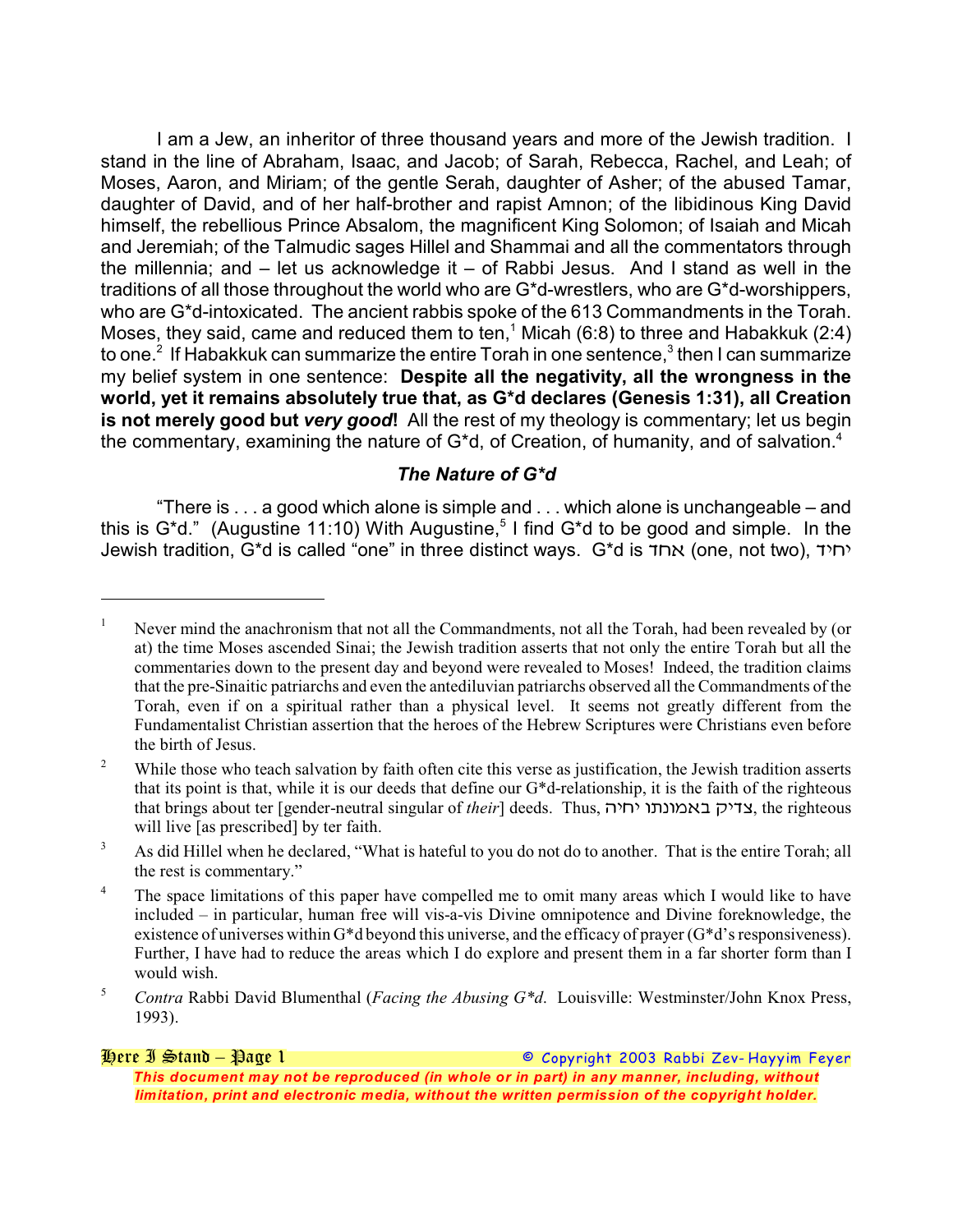(unified, not divisible into parts), and *\$(&\*/* (unique, the only One). There are not several G\*ds; there is but one G\*d. G\*d is a simple unity, although we may, with our limited understanding, perceive "aspects" of G\*d, as we call G\*d by various Names according to our perception and according to what we perceive G\*d doing at the time (Creator, Nurturer, Merciful, etc.). G\*d is the only One, the only self-existent One in all Creation (even though describing G<sup>\*</sup>d as "in Creation" is inadequate, for it is Creation that is within G<sup>\*</sup>d,  $6$  as the panentheisms of both Process, as taught by John Cobb and David R. Griffin, and Feminist eco-theology, as taught by Sally McFague, teach). I would not disagree with Augustine's assertion that nothing is bad *eo ipso*, but that things become bad or good according as they are used for bad or good ends, but I would modify his conclusion to say that certain things, that is, certain actions, carry a *prima facie* presumption of goodness, others of badness. It is this distinction that I understand to be the primary consequence of Adam and Eve's having eaten the fruit of the Tree of Knowledge. $<sup>7</sup>$ </sup>

Aquinas (Q. 2) brings his "proof" of the existence of G\*d: (1) G\*d's existence is not self-evident. (2) G\*d's existence can be demonstrated. (3) G\*d exists, because the world exists, and the world could not have arisen from nothing. Aquinas' reasoning is triply flawed. First, G\*d's existence is, indeed, self-evident to those who believe, even if not to those who do not believe. As several of the Hassidic masters have remarked, for those who believe, no proof is necessary; for those who do not believe, no proof is sufficient. Second, G\*d is infinite; believers and non-believers alike would, I submit, agree on this point (although believers and non-believers alike may disagree on just what that means). Our minds and our language are finite, and we can therefore speak of  $G^*$ d only by analogy.<sup>8</sup> No finite reasoning can suffice to demonstrate the existence of an infinite G\*d. I am forced to an apophatic theology or, at the very least, to declare that anything I may say about G\*d (even that G\*d is!) is merely metaphor. How can one "prove" That Which is beyond us? By claiming to prove

The Jewish tradition sometimes calls G\*d *.&8/%*, "the Place," saying that G\*d is the Place of the <sup>6</sup> Universe; the Universe is not G\*d's location. There is an interesting *gematria* (Hebrew numerology) on this expression. If we take G\*d's four-letter name and evaluate each of its letters according to the "square values" – Aleph is 1, Bet is 4, Gimel is 9, etc. – we find that the Name has a value of  $100 + 25 + 36 + 25$ = 186. If we evaluate the word *.&8/* (Place) by basic gematria – Aleph is 1, Bet is 2, Gimel is 3 – we find its value also to be  $40 + 100 + 6 + 40 = 186$ . (Gematria is based on a decimal system. After Yud = 10, it progresses by tens; after  $Koof = 100$  by hundreds. The square system evaluates each letter as the square of its basic value.)

<sup>&</sup>lt;sup>7</sup> Concerning the eating of the forbidden fruit, the Hassidic master Rebbe Gershon Hanoch Leiner of Radzin (d. 15 December 1890), interprets Genesis 2:16-17 as **Of every tree in the Garden thou mayest eat, and of the Tree of Knowledge the good; the evil thou shalt not eat**, an interpretation supported by the Hebrew text with only a slight change in punctuation. In this interpretation, as Rebbe Gershon Hanoch continues, Adam and Eve did not sin at all! I find myself moving toward this understanding, but I have not yet examined its possible implications sufficiently to claim it as my own position.

<sup>&</sup>lt;sup>8</sup> This is part of the reason why, in keeping with the Jewish tradition, I refrain from spelling out  $G^*d$ 's Name.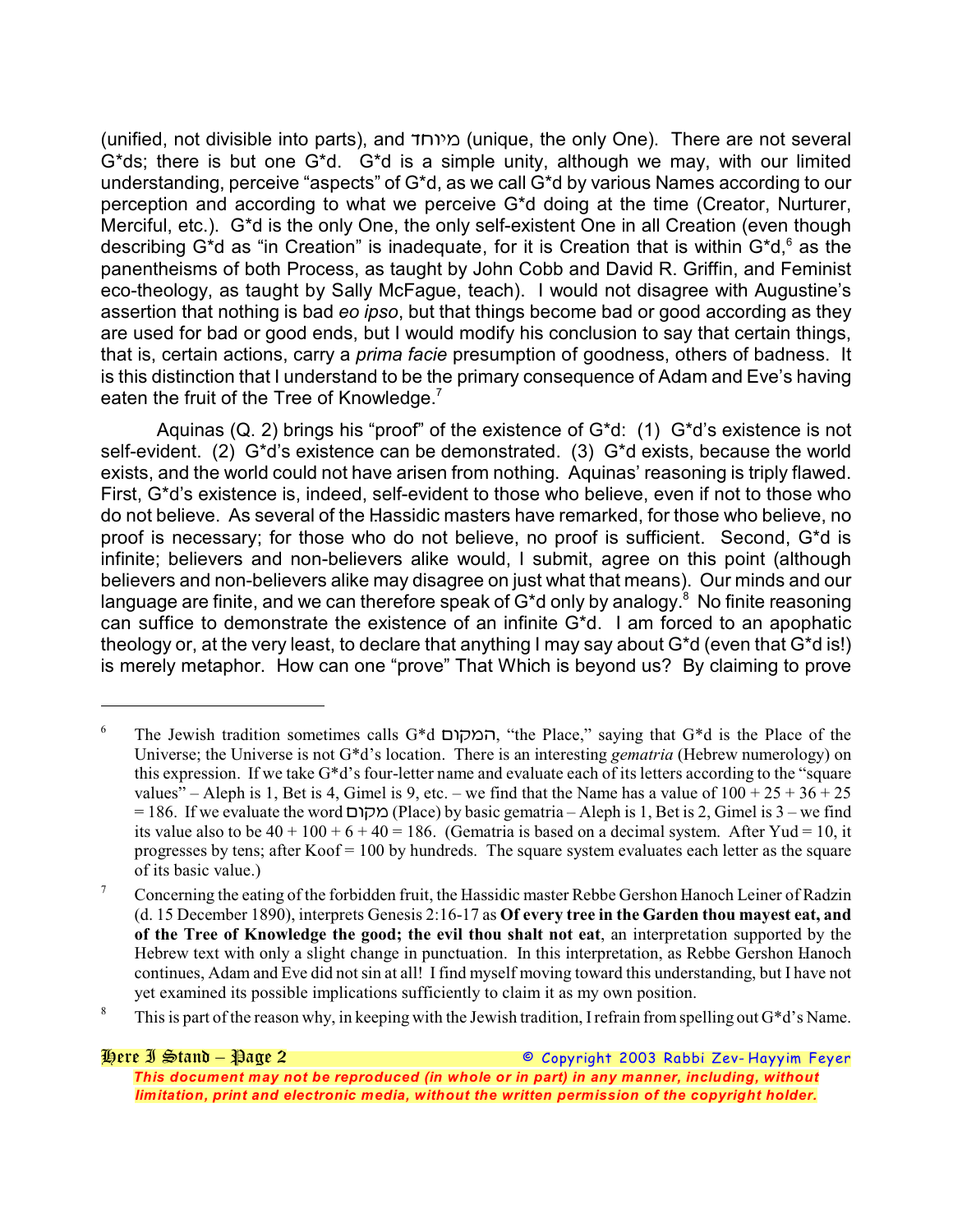G\*d's existence, Aquinas attempts to limit G\*d; a G\*d Whom we could explain is unsatisfactory.<sup>9</sup> Third, Aquinas only takes causality back one level Even if we accept his Aristotelian doctrine that there must be a first cause, he does not demonstrate that this must be G\*d; he has not demonstrated that G\*d has no cause.

"Theology," Karl Barth teaches, "must begin with Jesus Christ . . . [and] must also end with Him." Why is this unacceptable? Well, first of all, because of what it says about me. But, more importantly, because of what it says about G<sup>\*</sup>d. It's not that Barth limits humanity's response to G\*d; Barth would limit G\*d! Barth places himself in what Henri Bergson called a "closed society" and far outside H. Richard Neibuhr's radical monotheism. It speaks to G\*d's greater glory that G\*d can be served in many ways, as a veritable pantheon of theologians of almost every major religious faith tradition testifies (Please see Appendix  $A)$ .<sup>10,11</sup>

# *The Nature of Creation*

Continuing from his acknowledgment that G\*d is good, Augustine (11:23) declares that "good things exist . . . which only a G\*d Who was good would have created." Going beyond Augustine, however, I move from here to my "boss verse," Genesis 1:31. Indeed, good things exist, but that is not enough. The good things are not incidental to Creation; their very goodness constitutes the essence of Creation.

Asserting the "very-good-ness" of Creation, of course, leads to the question of theodicy, the question that necessarily troubles any cosmophiliac theologian. There is no fully satisfactory answer to the question of theodicy. Augustine (11:23), blames evil on a "devil" who has somehow managed to rebel against  $G d^{-2}$  Luther (speaking explicitly of humanity,

They bowed before him and became his disciples.

Although Augustine fails to explain how the devil gained the ability so to rebel. 12

*Here I Stand – Page 3 © Copyright 2003 Rabbi Zev- Hayyim Feyer This document may not be reproduced (in whole or in part) in any manner, including, without limitation, print and electronic media, without the written permission of the copyright holder.*

<sup>&</sup>lt;sup>9</sup> As Rebbe Menahem Mendel of Kotzk (Polish Hassidic master, d. 22 January 1859) declares, "A G\*d Whom any Tom, Dick, or Harry could understand is too small a G<sup>\*</sup>d for me."

 $^{10}$  Exodus 18 tells us of Moses' taking the advice of his father-in-law, whom Exodus takes great pains to identify as a pagan priest (the Hebrew word is *0%,*, the same word that is used to designate members of the Aaronic priesthood).

<sup>&</sup>lt;sup>11</sup> After Rebbe Shalom Shakhna (d. 10 October 1802), the son of Rebbe Abraham the Angel (d. 27 September 1776), was freed from the limitations of corporeal existence, two of his disciples went to Lublin to study with Rebbe Yaakov Yitzhak (d. 15 August 1815), known as the Seer of Lublin. When they arrived, they found the Seer out in the open, reciting the blessing of the New Moon. Because he did this somewhat differently from the way to which they had been accustomed, they did not promise themselves much from Lublin, and they decided to leave the town the next day.

When they entered the rebbe's house the next day to take their leave, he spoke words of greeting to them and immediately added, "A G\*d Whom one could serve only in one set way? What kind of G\*d would that be?"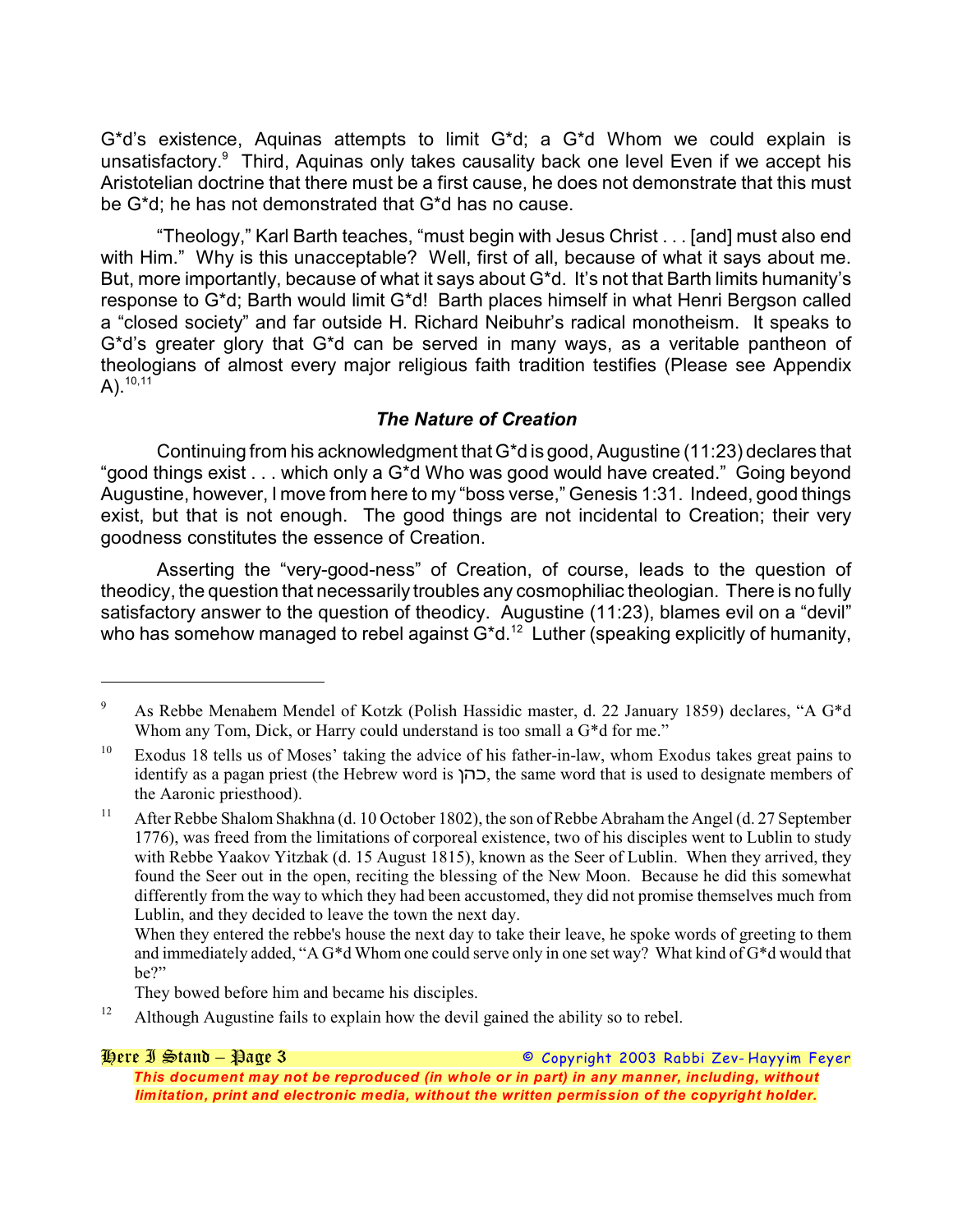but, by extension, of all Creation), denies the goodness of Creation; if Creation is bad, then we need not explain evil. Cobb and Griffin say that G\*d does not prevent evil but brings from the mess which evil produces "whatever good is possible." McFague denies G\*d's authority and thus opens the universe to anything that may happen. Blumenthal explicitly denies G\*d's goodness; if G\*d is abusive, as Blumenthal posits, then evil occurs naturally. Rabbi Harold Kushner<sup>13</sup> (very similar in this respect to McFague) denies G\*d's omnipotence. I find all these responses unsatisfying, but I can do no better than to fall back on the "mystery" that G\*d's ways are not our ways.<sup>14</sup> In any system of thought, of course, there must necessarily be certain facts (axioms or postulates) which lie at the base of the system and which are therefore not subject to proof or disproof. Theodicy, I submit, is one such.

In Book 14, Augustine seems to make a radical separation between the City of Man and the City of G\*d. I disagree. Again deriving my position from Genesis 1:31, I emphasize the "very-good-ness of Creation, and I conclude that this world, this created world in which we live, is not other than the City of G<sup>\*</sup>d. Because G<sup>\*</sup>d is *יחיד*, G<sup>\*</sup>d's Creation is also unitary, and the "City of G\*d" and "City of Man" are not separate!

Luther (Disputation), as his predecessors, is cosmophobic in the extreme. Man,  $15$ being a bad tree, (13:4) can only will and do evil. Since erring man is able to love the creature (14:16), it is impossible for him to love G\*d. To love G\*d (19:95) is to hate oneself. Human beings, I reply, are children of G\*d; throughout both the Tanach and the Christian Testament, we find the metaphor of human beings as children of G\*d and of G\*d as our Divine Parent.

*A few nights later, the master came to his disciple in a dream. "You are correct," he said. "I used my spiritual abilities to protect our village from the harsh decrees that would otherwise have come down from the Tsar, because I understood them as evil. Now that I have ascended to the upper worlds, however, I am able to see with a greater, more cosmic, insight, and I can see that even those harsh decrees have their place in the Divine Plan. Because I am no longer able to perceive them as evil, I am no longer able to prevent them. If you perceive them as evil, then you stop them."*

On a human level, we are obligated to perceive certain acts as evil and we are therefore obligated to do whatever we can to prevent them. On a Cosmic (Divine) level, however, even the evil that transpires in this world has its place. G\*d's perception is not our perception.

<sup>15</sup> Gender specificity in Luther and his translation. Luther clearly intends all humanity when he speaks of "man."

*Here I Stand – Page 4 © Copyright 2003 Rabbi Zev- Hayyim Feyer This document may not be reproduced (in whole or in part) in any manner, including, without limitation, print and electronic media, without the written permission of the copyright holder.*

<sup>&</sup>lt;sup>13</sup> When Bad Things Happen to Good People, New York: Shocken Books, 1981, his response to his son's death from progeria.

*During the lifetime of one of the great H. assidic masters, not a single harsh decree was issued by the Tsarist* 14 *government against his village, and his disciples naturally credited him with interceding in Heaven to protect the village. After he passed from the flesh, however, the decrees began coming down, and his disciples were puzzled. It is said, after all, that a great spiritual master is spiritually stronger after death than when burdened by the demands of the body. Since the master had protected his village from the harsh decrees during his lifetime, why was he not doing so now? His chief disciple went to the master's grave and entered a deep meditation, posing the question to the master.*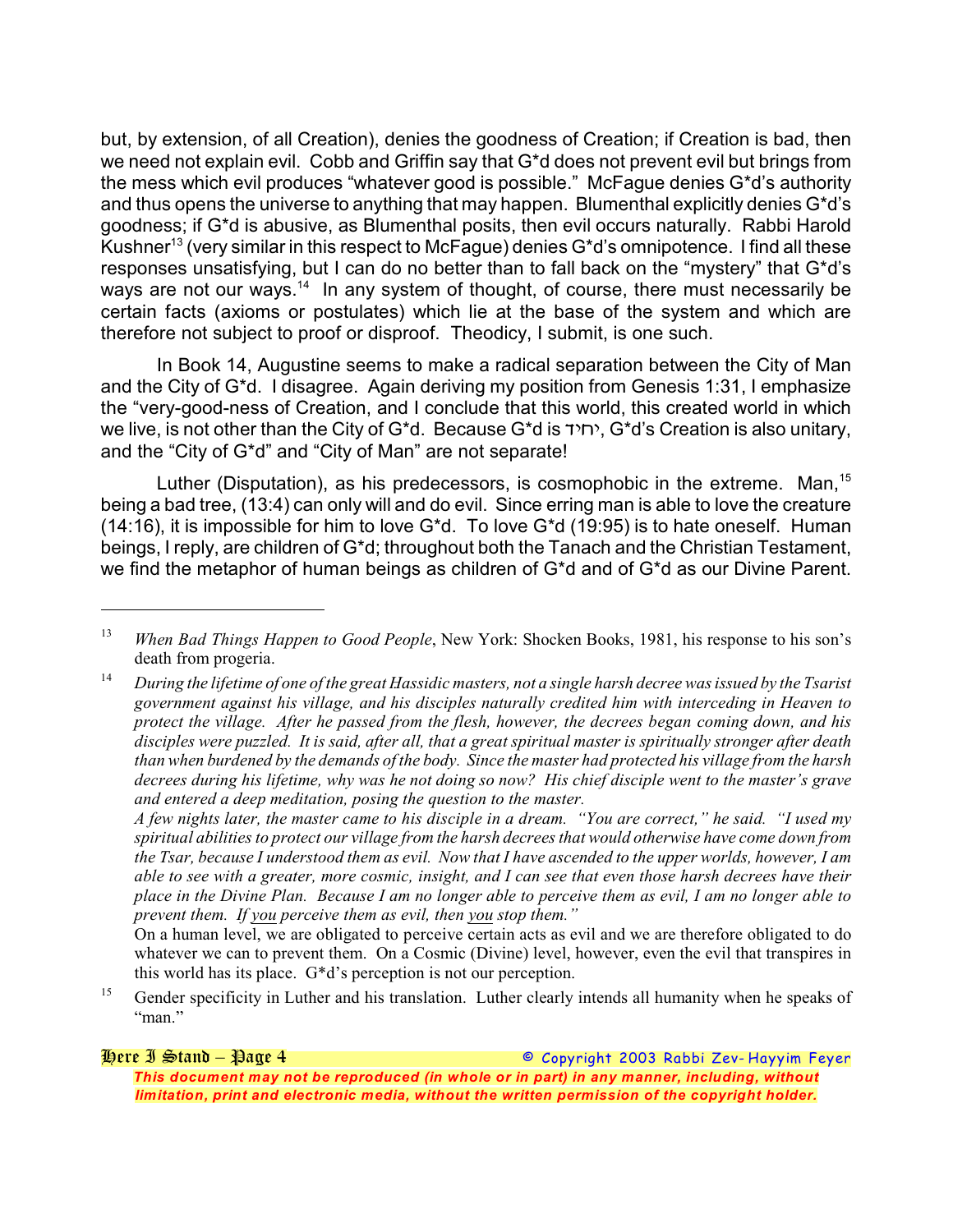G\*d's love for humanity, similarly, is a recurring theme of Scripture, and, if G\*d is good (as I have already asserted), then G\*d's children, created in the image and after the likeness of our Divine Parent, must carry the presumption of goodness. Contra Luther,<sup>16</sup> I stand with Scripture. G\*d commands us both to love G\*d (Deuteronomy 6:5) and to love others (Leviticus 19:18).<sup>17</sup> G<sup>\*</sup>d, being good and loving (Blumenthal to the contrary notwithstanding), will not command us contradictorily. Hence, since we are commanded by G<sup>\*</sup>d (a) to love G<sup>\*d</sup> and (b) to love others (c) as ourselves, it follows necessarily that we are capable of loving all three – G\*d, ourselves, and others – without contradiction.

Barth asserts that there is (or should be) no point of contact, *kein Anknüpfungspunkt*, between religion and "the world," that religion should not, may not, must not, be influenced by culture nor – I grant him consistency in this matter – society by religion. In this, he is reflected by Stephen Jay Gould<sup>18</sup> when he asserts that religion and science constitute "non-overlapping magisteria." Both would likely be highly surprised to learn of the similarity, and both their assertions are incorrect. If religion is to be utterly independent of society, then, for example, Exodus 18 would have no reason to tell us of Moses' establishing a system of justice courts. Again, we find that Scripture – and there are innumerable other examples in all the world's sacred Scriptures – finds the structuring of society to be a religiously significant field of endeavor, Barth to the contrary notwithstanding.

"As we deal with those higher organisms in which the work of the Logos is especially to be discerned," Cobb and Griffin tell us (p. 98 and throughout), "the decision of the creature becomes increasingly important." Donald R. Griffin, an outstanding zoologist (the discoverer of echolocation in bats) demonstrated that such varied species as chimpanzees, dolphins, weaver ants, and assassin bugs clearly exhibit a thought process and are not mere automata controlled by their instincts.<sup>19</sup> It is not a great leap – it is one which I make unequivocally – to realize (a) that those whom we have dubbed "lower species" may have a spiritual life as well as a thought process and (b) that "the decision of the creature" may be every bit as

<sup>&</sup>lt;sup>16</sup> Despite Luther's proud assertion of "*Sola Scriptura*."

 $17$  Jesus likened these two Commandments to each other and even called them the greatest of all the Commandments. The Hassidic master Rebbe Menahem Mendel of Kotzk pointed out that the *gematria* of Leviticus 19:18b (%**\***&**\***%**\***\* \*1! +&/, +39- ;"%!&**; Thou shalt love thy neighbor as thyself; I-AM is the Eternal**) and that of Deuteronomy 6:5a (+\*%-**\***! %**\***&**\***%**\***\* ;! ;"%!&**; Thou shalt love thine Eternal G<sup>\*</sup>d**) are identical; the former is  $6 + 1 + 5 + 2 + 400 + 30 + 200 + 70 + 20 + 20 + 40 + 6 + 20 + 1$  $1 + 50 + 10 + 10 + 5 + 6 + 10 = 907$ , and the latter is  $6 + 1 + 5 + 2 + 400 + 1 + 400 + 10 + 5 + 6 + 5 + 1$  $+30 + 5 + 10 + 20 = 907.$ 

<sup>&</sup>lt;sup>18</sup> *Rocks of Ages.* NY: Ballantine, 1999; page unknown; cited from memory.

<sup>&</sup>lt;sup>19</sup> See especially his books *The Question of Animal Awareness* (New York: Rockefeller University Press, 1976) and *Animal Thinking* (Cambridge MA: Harvard University Press, 1984).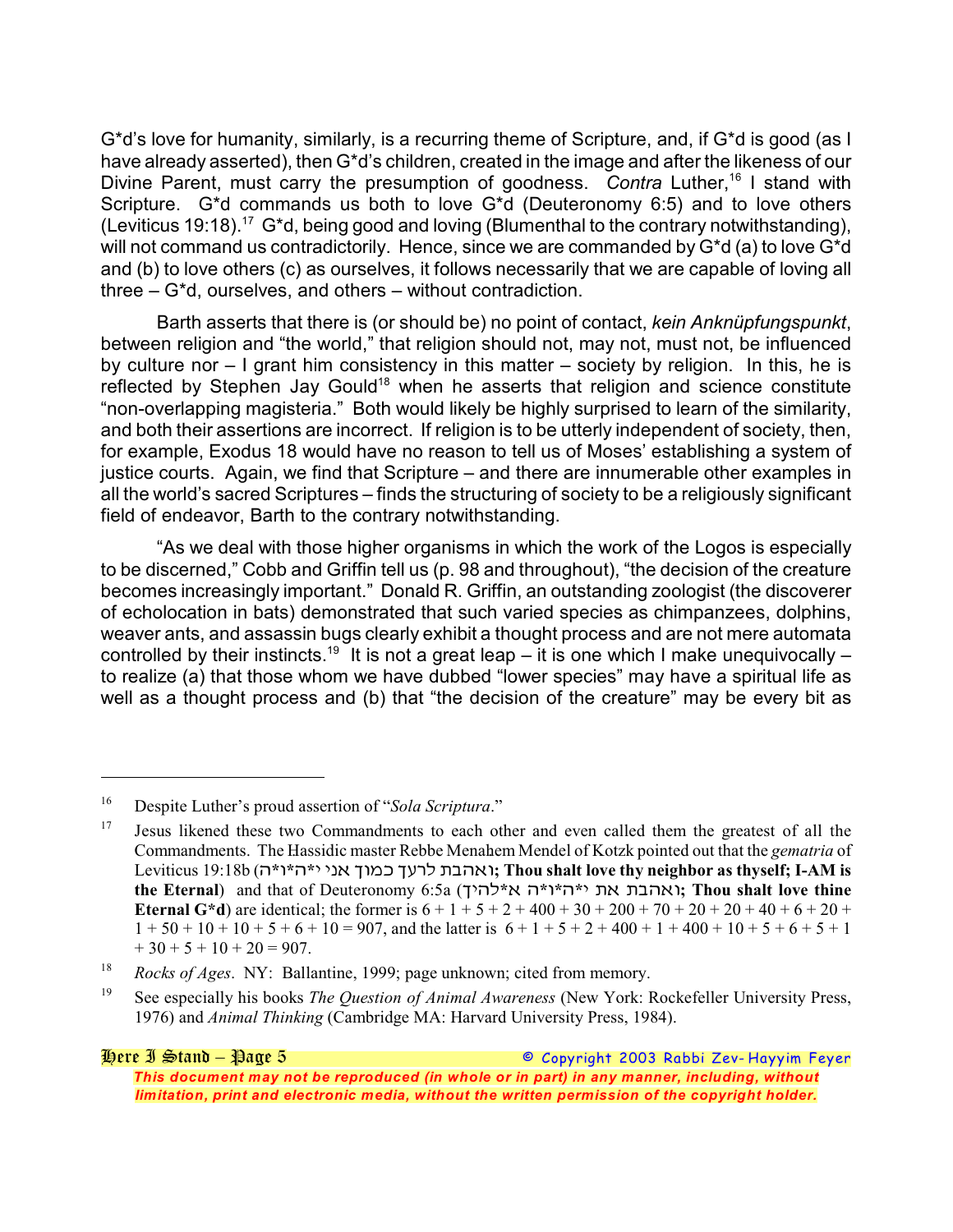important in them as it is in us.  $20,21,22$ 

#### *The Nature of Humanity*

In Book 13, Augustine discusses the "fall" or "sin" of Adam and Eve. He perceives the consequences of their having eaten of the Tree of Knowledge as unequivocally negative, a conclusion from which I am obliged to demur. Certainly, if the first couple had not eaten of the forbidden fruit, they would have remained in Paradise eternally. But my tradition does not view the expulsion from Eden as wholly punitive. The serpent of Eden, by *gematria*, is equivalent to the Messiah.<sup>23</sup> The serpent was sent by G<sup>\*</sup>d to inveigle Adam and Eve into

"How can a person be so light-minded in relation to a creature of the Almighty? This leaf is something created by the Almighty for a particular reason. It has a G\*d-given vitality, it has a body, and it has its life. In what way is the leaf's *I* smaller than your *I*?"

*Serpent*, *:(1*, has a *gematria* of 50 + 8 + 300 = 358. *Messiah*, *(\*:/*, has a *gematria* of 40 + 300 + 10 + 23  $8 = 358$ . Thus, the Kabbalistic tradition teaches, the two are linked. In particular, the serpent is the one who enables us to set out on our journey of spiritual growth; Messiah personifies the conclusion of that

*Here I Stand – Page 6 © Copyright 2003 Rabbi Zev- Hayyim Feyer*

*This document may not be reproduced (in whole or in part) in any manner, including, without limitation, print and electronic media, without the written permission of the copyright holder.*

<sup>&</sup>lt;sup>20</sup> We can – I do – extrapolate from Donald Griffin's work to assert that even inanimate beings (what many Native American traditions personify as "stone people," "sky people," and so forth) have a consciousness, albeit one which we are even less able to detect. (The Native Hawaiian tradition does profess to be able to detect the consciousness in rocks, in the sea, in mountains. Pele is not only the volcano goddess; she is the volcano herself.) I express this belief in my everyday actions. When I open a package or an envelope, I try to do so with as little damage to the packaging material as possible. When I get into my car to go somewhere, I tell my car where we are going, and, after thanking G\*d for a safe trip, I also thank my car for taking me there.

 $\cdot$ <sup>21</sup> "Where are the redwoods' philosophers?" it has been asked. The issue may not be their consciousness so much as our perception.

<sup>&</sup>lt;sup>22</sup> One day, in the summer of 1896, Rebbe Sholom Dov Baer of Lubavitch (d. 21 March 1920) was out strolling with his son (who was later to succeed his father as Rebbe Yosef Yitzhak Schneerson of Lubavitch, d. 28 January 1950). The crops were almost ripe, as the two men walked through the fields, and the grain and the grass were nodding in a gentle breeze.

<sup>&</sup>quot;Behold G\*dliness!" said the rebbe to his son. "Each movement of every single ear of grain and blade of grass is a miracle of G\*d."

As they walked on, they found themselves in a forest. Deep in contemplation of what his father had said, the younger man absent-mindedly plucked a leaf from a tree that and held it in his hand. As people often do and without taking particular notice, he tore off little pieces from the leaf he walked on and tossed them to the ground.

The rebbe then said, "Rabbi Isaac Luria [Galilee, 1534-1572] says that not only is every leaf of a tree a creature with divine vitality, which the Almighty created with a certain end as part of the ultimate purpose of Creation, but, moreover, every single leaf contains the spark of a soul that descends to this world in order to rectify something from a prior lifetime.

<sup>&</sup>quot;Just now," he continued, "we discussed the subject of Divine Providence and, quite without thinking, you plucked a leaf, held it in your hand, played with it, turned it around, squashed it, tore it up in little pieces, and scattered it in various places.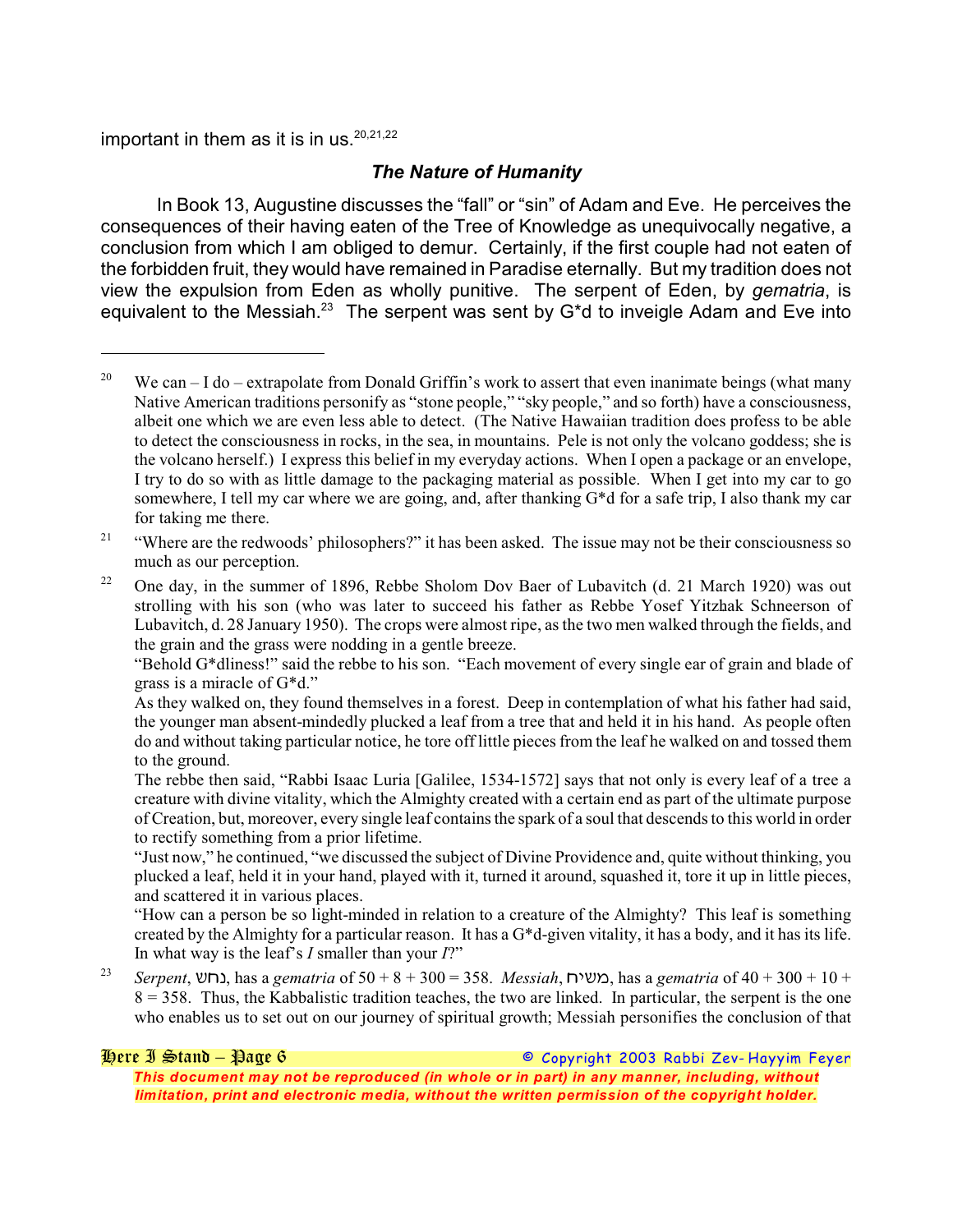eating the fruit of the Tree of Knowledge. Once we acquired knowledge, we became aware of distinctions and, since Eden is a wholly unified realm that transcends all distinctions, we no longer belonged there. By expelling us from Eden – by setting us up to be expelled – G\*d acted as a mother bird does in pushing her fledglings out of the nest, forcing them to flap their little wings and fly. Remaining in Eden would have meant remaining children eternally; in Eden there is no room for growth. Thus, to me – *contra* Augustine – the expulsion from Eden was opportunity rather than punishment.

Luther (*Freedom of a Christian*, p. 596) contrasts humanity's spiritual nature (which he characterizes as good and as the source  $-$  G<sup>\*</sup>d, of course, is the ultimate source  $-$  of righteousness) with our bodily ("carnal") nature. He echoes Augustine's separation of the City of G\*d from the City of Man; it is no more convincing in the extremely harsh voice of the 16<sup>th</sup>century Saxon than in that of the only slightly less strident 5<sup>th</sup>-century Numidian.

Luther so strongly denies free will that he views all humanity as sinful. That is, human beings are not merely *able* to sin but *filled* with sin. Our essential nature is that we are sinners. How sad, and how disturbing! Has G\*d, then, created us full of sin? Is sin our essential nature?

I swim, but Mark Spitz is a swimmer. That is to say, I may swim from time to time – I may even enjoy it greatly and do it quite well – but my life is not defined by my swimming. Mark Spitz's nature is to swim; he does not merely swim; he is a swimmer.

*A young man, it is said, wrote to the author Rainer Maria Rilke to say, "I want to become a writer. Please tell me how I may go about it." Rilke replied, "If, from the moment you awaken in the morning until the moment you go to bed at night, you think constantly of writing – how everything you experience will appear in written form – then you are a writer."* 24

As Mark Spitz is a swimmer, his life defined and bounded by swimming; as Rainer Maria Rilke is a writer, his life defined and bound up at every moment with writing, so Luther sees every human being as a sinner, our lives defined by and bound up with our sinning. We are unable to keep from sinning; our works avail us nothing, and we can do nought but fall at the feet of G\*d's Throne and rely solely on G\*d's Grace for justification.

I say no. Human beings – beautiful, beloved, children of G\*d, created in the image and

journey, when we will be able to re-enter Eden, but on a more mature level. As the Zen masters teach, "To the beginner [who does not see beyond the obvious], a mountain is a mountain. To the student [who is so concerned with the details], a mountain is not a mountain; to the master [who has gained a gestaltist perspective], a mountain is a mountain."

 $24$  The story is apocryphal, but Rilke did actually declare, "Whoever does not consecrate himself wholly to art with all his wishes and values can never reach the highest goal. He is not an artist at all." Rainer Maria Rilke, *Selected Letters of Rainer Maria Rilke*, ed. Harry T. Moore (New York: W. H. Norton & Company, Inc., 1960). I do not have the page citation.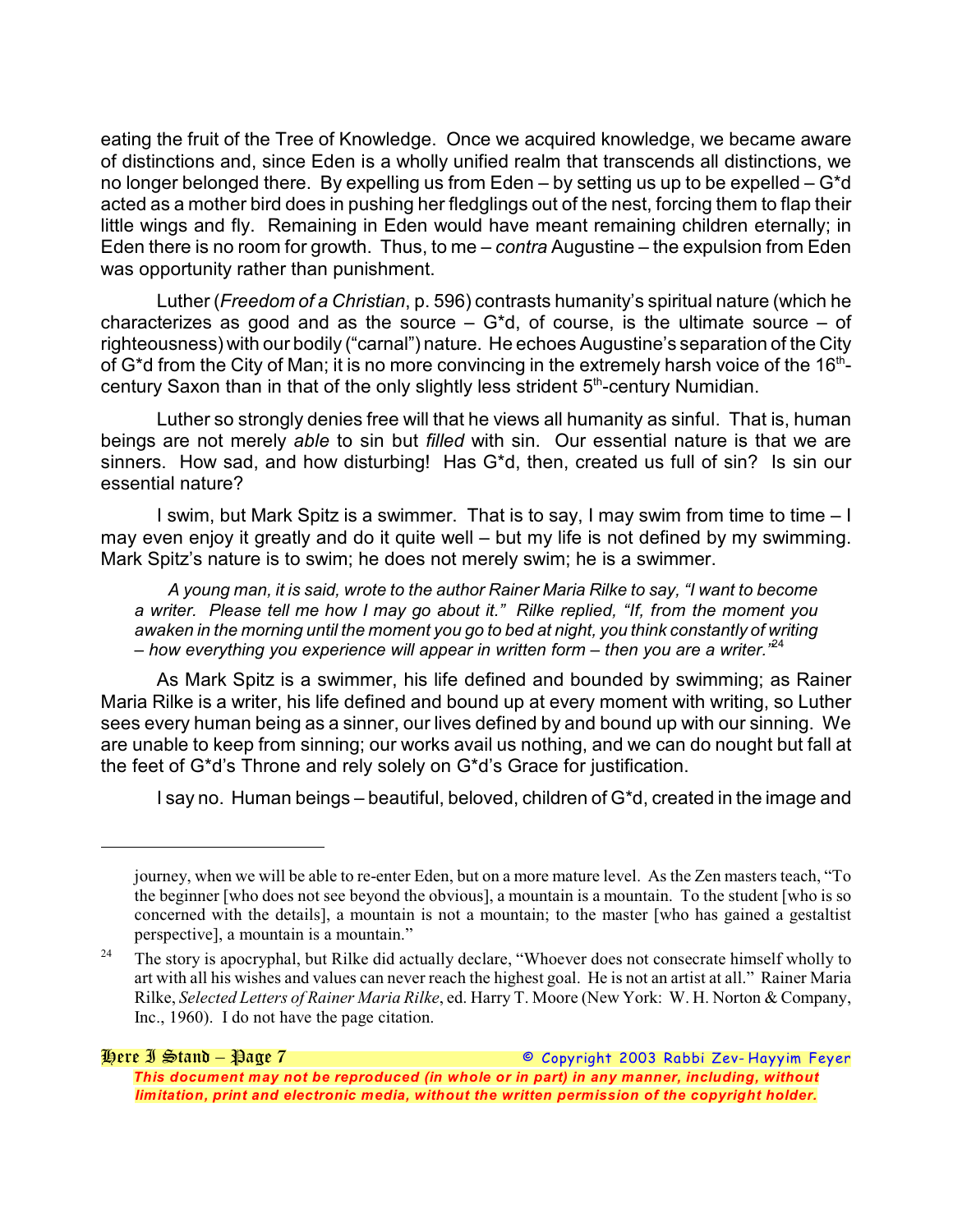after the likeness of our Divine Parent – are not sinners, are not sinful. Yet we do wrong; we disobey; we transgress G\*d's Commandments. Yes we do. How do I explain this? We, as human beings, are finite, limited. We will make mistakes (sometimes, let us admit, intentionally). The Jewish tradition distinguishes among various types of "sin." The basic word for *sin* is  $\sqrt{ }$ , a term derived from archery and signifying *missing the target*. If I am on a archery range and miss the target, I must aim more carefully next time. If I am wearing a clean white suit and it becomes soiled – whether because I intentionally jumped into a mud puddle or because I did not realize the mud puddle was there or because a passing car, through no fault of mine, splashed some mud from the street onto my suit – I will need to have the suit cleaned; I will not discard it. G\*d, in my limited understanding of G\*d, has provided us with (a) instructions for keeping the suit (the soul) clean and (b) further instructions for cleaning it when it becomes soiled. With the Jewish tradition, I believe that we "get right with G\*d" by our actions and by the intentions which those actions embody, not, *contra* Luther, by what we believe nor, *contra* Calvin, by G\*d's arbitrarily granting justification to pre-selected individuals. <sup>25</sup> I believe that the Commandments which  $G^*$ d gives us<sup>26</sup> are not vehicles merely for strengthening faith by suppressing the body's desires, but actual instructions for living a G\*d-oriented life. Because G\*d has graciously granted us the Mitzvot, it stands to reason that

"What *Mitzvah* is that?" my questioner sneered.

<sup>26</sup> The 613 Mitzvot of the Torah.

*Here I Stand – Page 8 © Copyright 2003 Rabbi Zev- Hayyim Feyer This document may not be reproduced (in whole or in part) in any manner, including, without limitation, print and electronic media, without the written permission of the copyright holder.*

<sup>&</sup>lt;sup>25</sup> It was Simhat Torah, the Festival (in the fall, three weeks after Rosh Hashanah) that celebrates the completion and immediate restarting of the cycle of reading the Torah, and a group of us attended the synagogue of a well-known charismatic Orthodox rabbi. (He had been one of my mentors during my ordination process; he has since passed from the flesh.) One of our group – I'll call him Morris – prided himself on being an atheist. "If G\*d existed," he had said to me on more than one occasion, "I would oppose Him." Morris, however, came with us to the Festival celebration – not because it was a *religious* thing to do, but because it was a *Jewish* thing to do.

As part of the services on Simhat Torah, all the Torah scrolls are taken from the Ark, and the congregants (in an Orthodox synagogue, only the men) take turns dancing with the scrolls. When a scroll was handed to Morris, he, too, danced with it – not because it was a *religious* thing to do, but because it was a *Jewish* thing to do. With such enthusiasm did he dance that he broke three bones in his foot and didn't realize it until the next day!

Some years later, I recounted the tale of Morris on Simhat Torah to a class being taught by a Hassidic rabbi in Atlanta, and one of the other students in the class posed a question. "Did he then become *frum* (religiously observant)?" he asked.

<sup>&</sup>quot;No," I replied. "He remained the same person he was before."

<sup>&</sup>quot;Well, then," my questioner continued, "what good did it do?"

<sup>&</sup>quot;When Morris comes before the Heavenly Court," I replied, "those three broken bones will limp forward as his witnesses and testify in his behalf that, at the moment when Morris was dancing with the Torah, he fulfilled a *Mitzvah* (Commandment) that the greatest *tzaddik* (saint, perfectly righteous individual) cannot fulfill."

I then cited the Talmudic dictum, "G\*d has declared, 'Would that they had forsaken Me and clung to My Torah."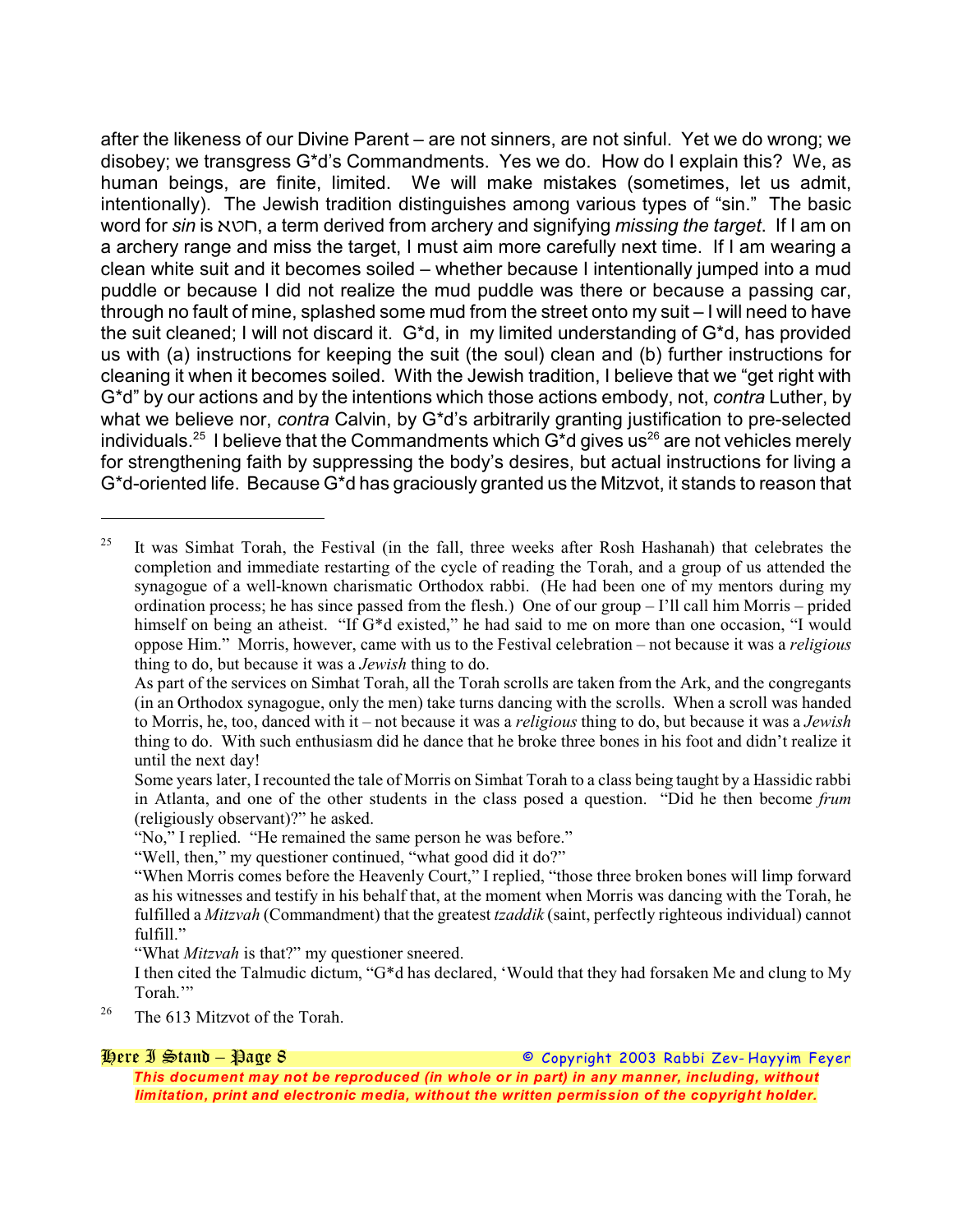we are capable of fulfilling them, and G<sup>\*</sup>d has even provided methods<sup>27</sup> for cleansing ourselves of the stains which we accumulate when we transgress.<sup>28</sup>

Unlike his predecessors (especially Luther), Schleiermacher describes the human soul as the product of a polarity of two inclinations – "two opposing drives," as he puts it. One is the desire to draw in all that is about; the other is the desire to "extend its inner self" without limit. Schleiermacher advocates the balancing of these two polar opposites. They thus form not a dichotomy in irredeemable antagonism to each other, but rather almost a Hegelian thesis/antithesis polarity that can produce a new synthesis. I agree, with an explanation. I am reminded of the Jewish concept of the *"&)% 97\** (the so-called "good inclination," the altruistic inclination, the desire to do that which brings good to others), and the *39% 97\** (the so-called "evil inclination," more accurately called the negative or self-directed inclination, the desire to receive for the self alone). The ancient rabbis said that it is only with the development of the latter that G\*d (Genesis 1:31) declares all Creation to be **very good**. Were it not for the *39% 97\**, they declare, nobody would ever marry, build a house, or raise a family. Our task is to turn (redeem) the *39% 97\** and to use it for good.

Schleiermacher acknowledges individuals as "translators of G\*d's will," a significant change from earlier theologians, who seemed to perceive themselves as mere vessels with no real input of their own. Augustine, Aquinas, Luther, Calvin, even the semi-populist Wesley, all seemed to hold that what they said was solely G\*d's Word, that they themselves had no share in shaping it. $29$  When Schleiermacher views people as "translators," he necessarily acknowledges (he says so almost explicitly) that each individual has put his or her own energy into the process, that theology is something developed jointly by G\*d and human beings in partnership. I stand with Schleiermacher. When Moses receives the first Tablets of the Law

<sup>&</sup>lt;sup>27</sup> For the Jew, there was in ancient times the Temple's sacrificial ritual. Today,  $G^*d$  having acknowledged our growth by taking the Temple from us, we have prayer and repentance (and full repentance is defined in the Jewish tradition as including encountering the same or a similar temptation again and not transgressing, modeled in Genesis 44 by Judah's offering to sacrifice himself in Benjamin's place, thereby redeeming the brothers' having sold Joseph into slavery twenty-two years earlier). For the traditional Christian, the means of atonement is, of course, attachment to Jesus as Christ. And every faith tradition around the world has its means of recovering from transgression.

Rebbe Schneuer Zalman of Lyadi, founder of Lubavitch Hassidism, in his *Likkutei Amarim (Tanya)*, says <sup>28</sup> that there are three types of people – those who commit sins (the *.\*3:9*), those who have completely transcended any inclination to commit sins (the *.\*8\*\$7*), and those who, while they never sin, still retain some inclination to do so, although they are able to keep that inclination always in check (the *.\*1&1\*"*, intermediate ones). His position – that only one who has wholly transcended the inclination to transgress can be classed as righteous, that one who never sins but still struggles with the inclination is merely "intermediate" – is quite anomalous within the Jewish tradition and seems similar to Luther's position, even though his language is very different from Luther's

<sup>&</sup>lt;sup>29</sup> "I am like a little pencil in G<sup>\*</sup>d's hand. G<sup>\*</sup>d does the writing. The pencil has nothing to do with it." (Mother Teresa of Calcutta)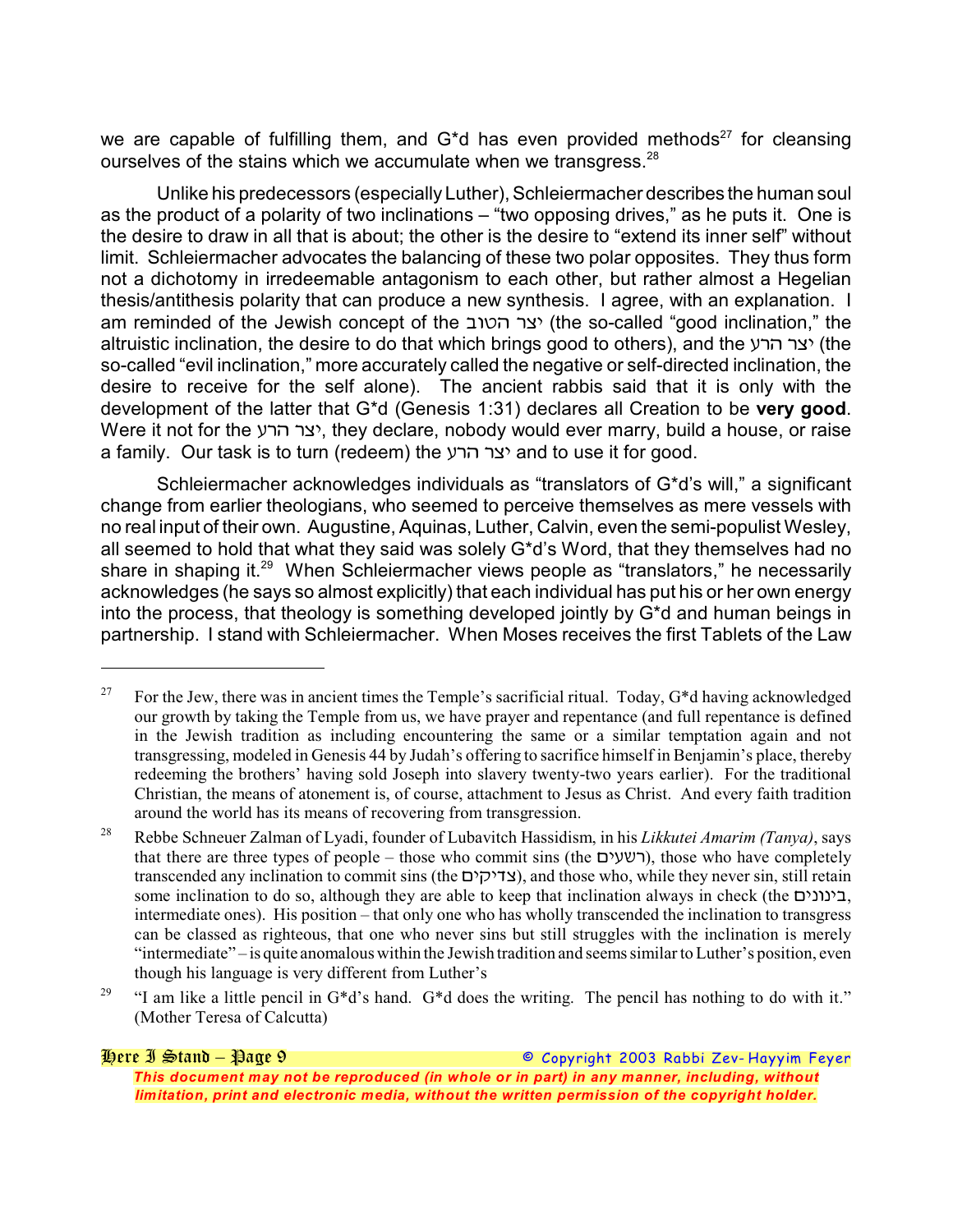at Sinai (Exodus 24:12, 31:18, 32:16), the Tablets are personally carved and engraved by G\*d. When Moses sees the people worshipping the Golden Calf (Exodus 32:19), these Tablets are shattered. Then, when Moses returns to the mountain, he carves the second Tablets (Exodus 34:1), and he, at G\*d's direction, engraves the words upon them. It is these Tablets, the ones into which Moses puts his own energy (as distinguished from his passively receiving the first Tablets) that survive unbroken. The first set of Tablets tells us what is likely to happen when we act solely as channels, not putting our own energy into G\*d's Revelation. The second set tells us the likely result when we become *.\*%-\*! \*5)&:*, partners with G\*d, in the continuing and ongoing work fo Creation, when we become what Schleiermacher calls "translators."

Schleiermacher sees humanity as an integral part of the universe (p. 23), not "in opposition to the universe." I would add that humanity's being an integral part of Creation is also distinct from merely being integrated into it.<sup>30</sup> Variations on this theme may be found in Process Theology, in McFague, and, especially, in H. Richard Niebuhr's "Radical Monotheism."<sup>31</sup>

### *The Nature of Salvation*

Augustine's goal for human beings (Book 14) seems to be to attain that level of obedience to G\*d which will enable them to leave the City of Man and enter the City of  $G^*d$ .<sup>32</sup> While this is the goal, he denies that it is attainable except for a limited number of souls

<sup>&</sup>lt;sup>30</sup> In my chaplaincy work, I found, once the medical staff had gotten to know me and to know that I was medically knowledgeable, that I was *integrated into* the healing process on the medical-surgical units. On the mental health unit, however, I was *integral to* the process. No nurse is going to ask me – nor should she – for advice on starting an IV drip (although she will hear me when I report my observations of the patient's condition), but the psychiatrists often asked me for suggestions on treating the psych patients.

<sup>&</sup>lt;sup>31</sup> When Moses experiences his Theophany at the Burning Bush, G<sup>\*</sup>d cautions him (Exodus 3:5), **Come no closer, but take the shoes off thy feet, for the ground on which thou standest is holy.** The Kabbalists offer a non-physical interpretation of this verse.

**Come no closer**. There is no "closer" to come. Moses was – each of us is – already intimately close to  $G^*d$ , closer than we are to our own breathing.  $G^*d$  is not telling Moses to keep his distance but to realize that he is – and we are – already there and need only awaken to that reality.

**Take the shoes off thy feet**. Remove that which separates us from the soil. The shoes are symbolic; they represent the most obvious separation of *.\$!*, the human being, from *%/\$!*, the soil from which we were made.

**The ground on which thou standest is holy**. When we remove that separation, when we awaken to our reality as an integral part of Creation, then the ground on which we stand *becomes* holy, wherever it may be!

 $1<sup>32</sup>$  I have already explained my position that these are not separate.

*Here I Stand – Page 10 © Copyright 2003 Rabbi Zev- Hayyim Feyer This document may not be reproduced (in whole or in part) in any manner, including, without limitation, print and electronic media, without the written permission of the copyright holder.*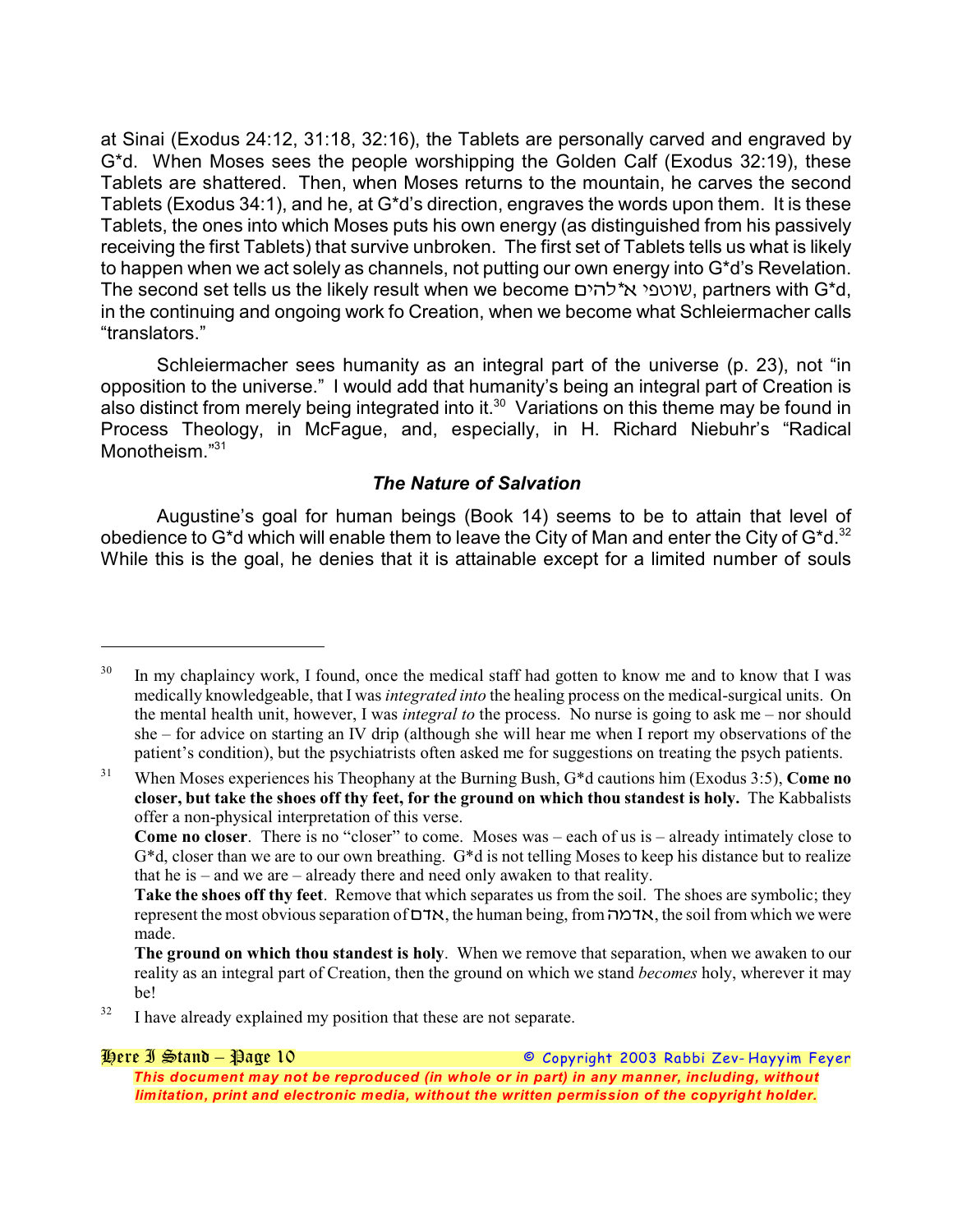chosen by  $G^*d$ 's Grace.<sup>33</sup> It seems to me that Augustine believes that  $G^*d$  stacks the deck against us, a belief which I do not share. I stand, rather, with the Jewish tradition, which teaches that G\*d in fact stacks the deck in our favor. When one person aids another, the Talmudic sages tell us, s/he is rewarded (the act is counted) by "weighing" not only the person aided, but that person's family and descendants to the end of time. When one person robs another, on the other hand, the transgression is "weighed" only according to the weight of the actual item taken. The sages explain that the helper is concerned about the beneficiary's family and therefore should be credited with their welfare as well as that of the one directly aided, but that the thief is concerned only with the value of what s/he steals and therefore should be charged only with that which s/he had in mind. The effect is that G\*d considers the good that we do to be of greater consequence than the wrongs that we may commit.

Luther tells us that works – obedience to  $G^*d$ 's Commandments – have no value in themselves. Works, to Luther, are merely a preparation for faith; they subdue the body in order to enable the soul to reach a requisite level of faith. He thus trivializes virtually the entire Torah and the Commands found in the Christian Testament as well. It is clear to me, from all the Commands written in the Torah, that G\*d is deeply concerned about how we act in this world. Not – *contra* McFague's image f the Commandments – because G\*d is some sort of authoritarian Dictator, but because G\*d, as the Creator (again, *contra* McFague) knows what is in our best interest and so informs us. McFague feels that we must make a choice between G\*d as Dictator and G\*d as passive. I suggest, rather, that there is a spectrum of views about G\*d, that we are not faced with the "borderline personality disorder" of all or nothing.<sup>34</sup> G\*d has given us Commandments, Instructions for how to live our lives, not out of some Divine Desire for control (G\*d is not a control freak) but rather because G\*d, as the Creator, knows how the world runs best. We can violate G\*d's Commandments, but we do so at our peril. No; G\*d's not gonna come whup us upside the head if we disobey, but every action has its consequences, in the spiritual as much as in the Newtonian context. When I bought my car, I received an "Owner's Manual" prepared by the manufacturer. It tells me what gasoline to use, how often to change the oil and perform other routine maintenance, what pressure to maintain in the tires, and so forth. "Mr. Hyundai" is not going to come and punish me if I disobey the instructions in the owner's manual, but my car will not run quite so smoothly. In the same way, G\*d will not punish me if I fail to obey the Commandments, but my soul will not run quite so smoothly. Furthermore, the Instructions need not be "one size fits all." Just as the owner's manuals for a Citroën, a Chevrolet, and a Honda will be different (because the cars are different and hence have different needs), so the Torah (owner's manual for the Jewish soul), Gospels (owner's manual for the Christian soul), Qur'an and

<sup>&</sup>lt;sup>33</sup> This just sounds so similar to Manichaean beliefs that I must wonder whether it indicates that, Augustine never having made peace with his Manichaean history, that history continues to rise up within his writings, even as he denies that it has any validity

<sup>&</sup>lt;sup>34</sup> This is also part of my objection to Augustine's dichotomy of the City of G<sup>\*</sup>d over against the City of Man.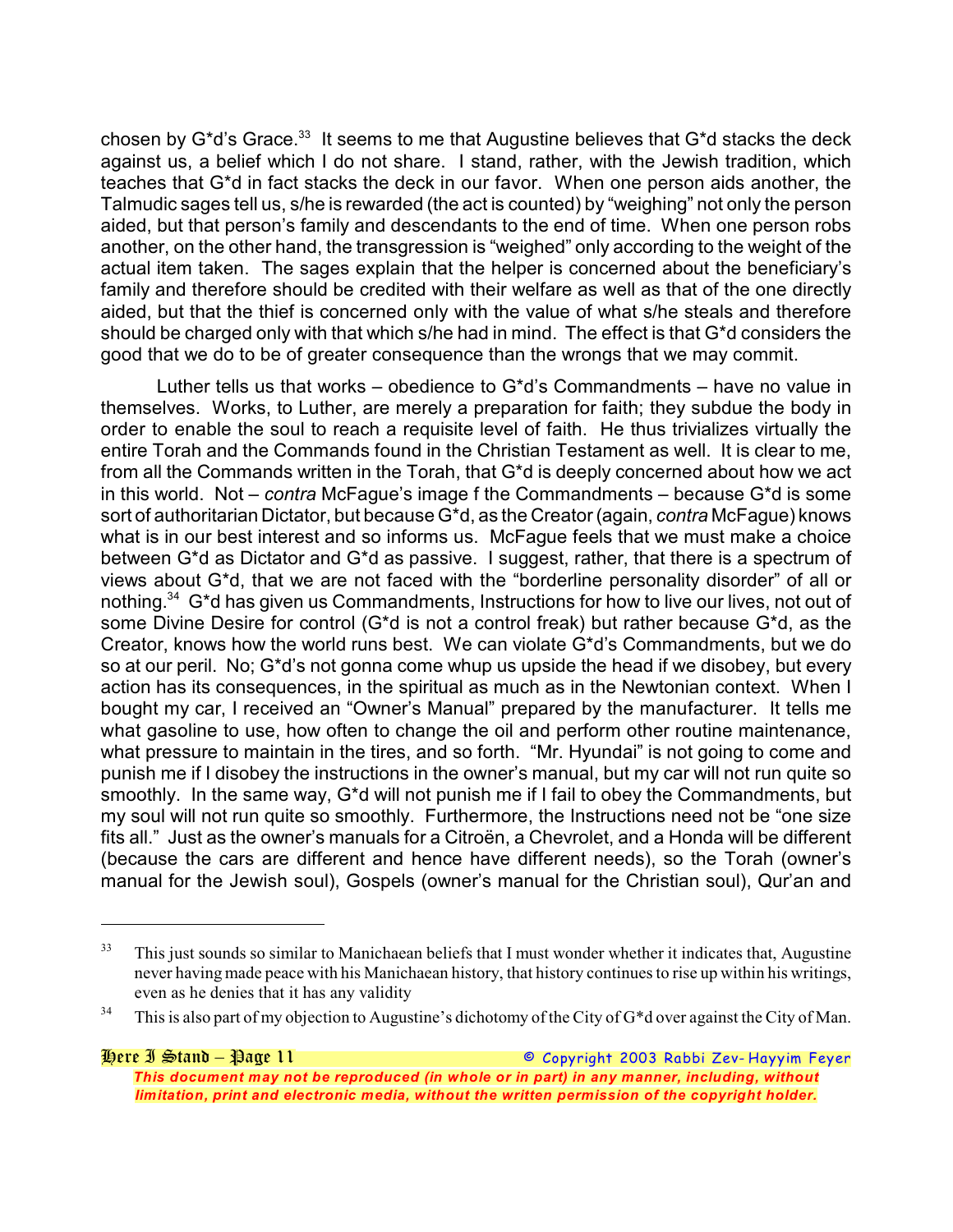Hadith (owner's manual for the Muslim soul), and so forth will be different.<sup>35</sup> Cobb and Griffin assert, echoing Luther, "Grace frees us from the law." I disagree. Grace is not a repeal of the law; rather, the law is itself an aspect of Grace, for it is precisely G\*d's Grace that grants us the law, with the implication that we are capable of fulfilling it.

Without joy and passion, religious faith is barren, and it was Schleiermacher who introduced joy and passion into our class. Unlike his predecessor theologians, Schleiermacher seems truly to find joy in his theology. Augustine flagellates himself; Aquinas avoids feeling as if it were the plague; Luther is depressive; Calvin is the poster boy for dourness; Wesley is hardly more emotional than a Vulcan.<sup>36</sup> Schleiermacher seems very much to enjoy what he is doing. "If religion ain't fun, we're probably doing it wrong."<sup>37</sup> Religion must be relational or it is nothing. The two greatest Commandments, Jesus teaches (and many liberal rabbis would agree)<sup>38</sup> are relational – both instruct us to love.<sup>39</sup> In the Hebrew Scriptures, Isaac is the epitome of relationality.<sup>40</sup>

*Here I Stand – Page 12 © Copyright 2003 Rabbi Zev- Hayyim Feyer This document may not be reproduced (in whole or in part) in any manner, including, without limitation, print and electronic media, without the written permission of the copyright holder.*

The Jewish tradition asks why it is that Jacob and Esau, children of the same parents, turned out so 35 different. (Esau, to the Jewish tradition, is the quintessentially bad seed.) It is because, the Talmudic sages tell us, they were given the same upbringing, because their parents treated them both the same, without regard for the fact that they were such different personalities. Further, when Abraham expels Hagar and Ishmael from the camp, driving them out into the desert to their likely deaths, the angel who comes to their rescue says to Hagar (Genesis 21:17), **G\*d has heard the voice of the boy there, where he is**. Why, the rabbis ask, was it necessary for the Torah to say "there, where he is"? Would it not have been enough for the angel simply to tell Hagar that G\*d had heard the boy's voice? It is because, they say, we are to act in *imitatio*  $D^*$ *i* and also hear others' voices where they are, not necessarily where we are; it is a powerful statement for individuality.

<sup>&</sup>lt;sup>36</sup> Tp those who are not "Star Trek" aficionados, I apologize for the metaphor.

<sup>&</sup>lt;sup>37</sup> No; he never said that, and he likely would not endorse it, at least in this formulation, but it seems to me to epitomize (perhaps, I concede, to oversimplify) his attitude.

<sup>&</sup>lt;sup>38</sup> New York Magazine, a few years ago, had a contest (*New York Magazine* holds these contests every week, with the winning entries being printed about a month later) asking readers to submit the beginning phrase of the most arrogant sentence. The winning entry was "Jesus said – and He was right to say so –"

<sup>&</sup>quot;All true living is meeting." (Martin Buber) 39

<sup>&</sup>lt;sup>40</sup> Throughout Isaac's lifetime, he is passive. (What can we expect? His father had bound him and offered him as a sacrifice. A survivor of such abuse will naturally be passive, and we find that, after the binding of Isaac, Isaac is never again described as speaking either to G\*d or to Abraham. He seems almost an example of adult-onset autism.) Those things which Isaac does, the actions which he undertakes, are either pale echoes of his father Abraham's actions or equally pale anticipations of what his son Jacob/Israel will do far more strongly – a Georgia autumn, portrayed in pale and gentle pastels, sandwiched between two vibrant oil-painted New England autumns.

In Chapters 23 and 24 of Genesis, for example, Isaac is the primary subject – it is he for whom a bride is being chosen. He is the star of the show, and yet he does not appear. Isaac, it seems, is the dispensable patriarch. But then, in perhaps the only one of Isaac's actions which is fully his own, we read (Genesis 24:67) that **Isaac brought [Rebecca] into the tent of his mother Sarah, and he took Rebecca as his wife,** *and he*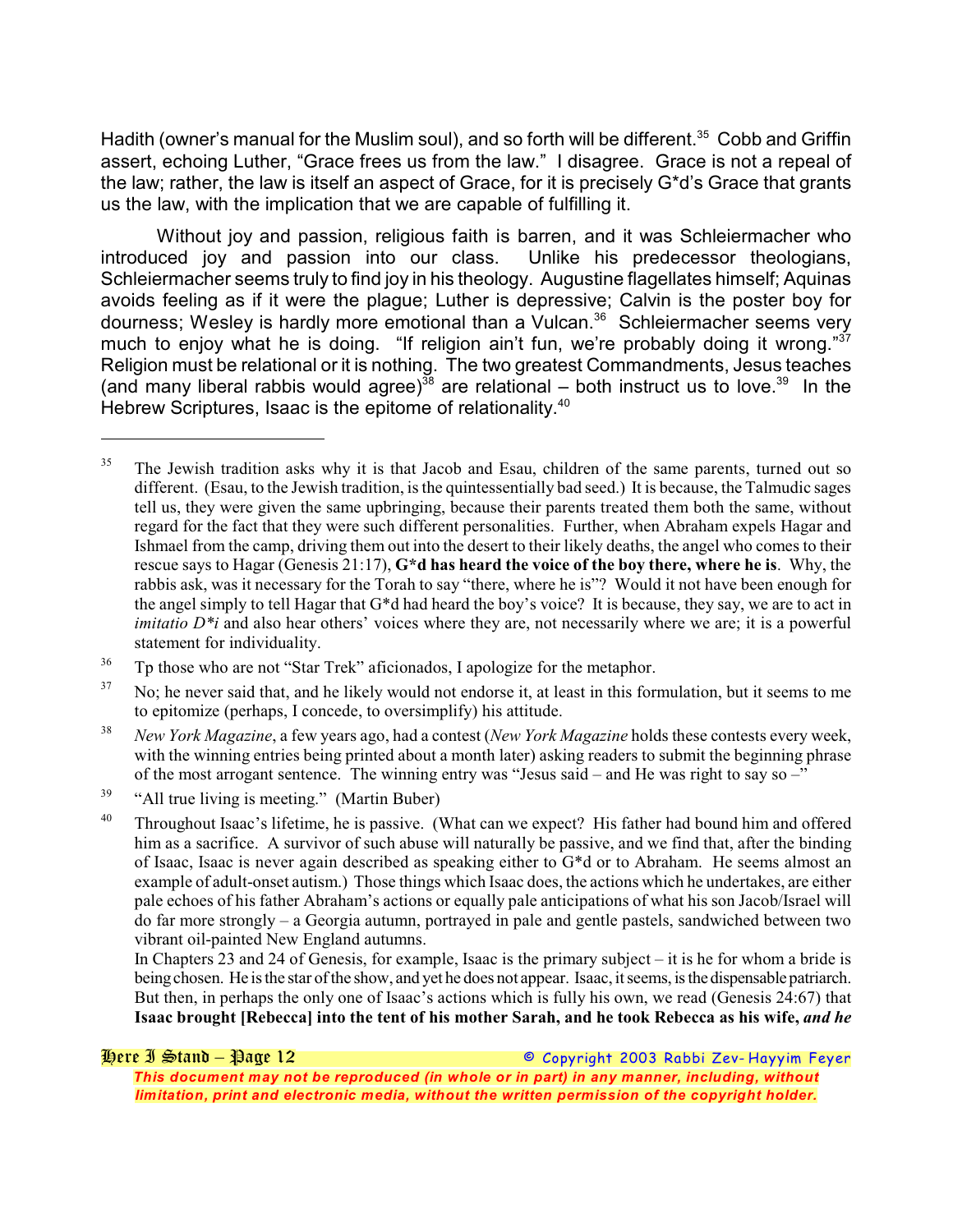"Religion's essence," Schleiermacher says "is neither thinking nor acting, but intuition and feeling." Aquinas would have been appalled! Luther and Calvin would have been suspicious. Wesley would have been puzzled. That religion functions not primarily as "headstuff" but as "heart-stuff" is certainly a major innovation in theological thought. Yet this is precisely what Isaiah – dour and dramatic and strident as his Prophetic voice can be – teaches us. **With joy shall you draw water from the wells of salvation.** (Isaiah 12:3) Joy, Isaiah tells us, has salvific effect. Indeed, it is only with joy that we can **draw water from the wells of salvation**. *Contra* Augustine, *contra* Aquinas, *contra* Luther and Calvin and Wesley, certainly *contra* Barth, no act undertaken without joy can be salvific.<sup>41</sup> It is not only what we do (our works) but how we do them that brings us into relationship with G\*d. Dr. Martin Luther King, Jr., once said (cited from memory; precise attribution unknown), "The law can't make somebody love me, but it can certainly stop him from lynching me." Indeed! But just refraining from lynching me does not establish a relationship. $42$ 

During the morning, I entered into conversation with "their" poll-watcher who was assigned to the same precinct as I was. I responded with interest to his comments on the local high school football team, on hunting and fishing in the area, and on other subjects of local significance.

When the man in whose house my wife and I were lodged brought in a 40-cup coffeepot, my wife, not being assigned to a fixed location, offered coffee to everyone. All "our" people accepted the coffee, but "their" poll-watchers did not. Their tension was palpable. On the one hand, Southern hospitality dictated that they be courteous to this young women visiting their home; on the other hand, they were unable or unwilling to accept something as simple as a cup of coffee from "one of *those* people."

After a few minutes, however, "their" poll-watcher at my precinct turned to me and said, "That's your wife giving out the coffee, isn't she?"

"Yes," I replied.

He then turned to my wife and said, "I'd sure appreciate a cup of coffee."

*Here I Stand – Page 13 © Copyright 2003 Rabbi Zev- Hayyim Feyer This document may not be reproduced (in whole or in part) in any manner, including, without limitation, print and electronic media, without the written permission of the copyright holder.*

*loved her***, and then was Isaac comforted after his mother's death.** He loved her! This is the first time that the Torah tells us explicitly that someone loved someone. Yes; Abraham is told by G\*d to take his son Isaac, whom he loved, but, even there, the text only refers to Isaac as **the one whom thou lovest**; it does not say explicitly, "Abraham loved Isaac," as it now says about Rebecca that **Isaac . . . loved her**. For the first time, we read the explicit words that someone loved someone.

Perhaps Isaac's loving Rebecca was a redemption of his having been bound on the altar. Perhaps his being bound on the altar, his experience of betrayal, is what enabled him to love Rebecca. (I will not do to others what my father did to me.) Whatever the reason, Isaac loved, and Isaac taught us to love, and from this one relational act, we learn that Isaac, far from being the dispensable patriarch, just might be the most important of the three!

<sup>&</sup>lt;sup>41</sup> "The Glory of G<sup>\*</sup>d does not dwell where there is depression, but only where joy prevails." (The Baal Shem Tov, founder of Hassidism, d. 20 May 1760)

My wife and I were invited, with several of our political associates, to go to Mississippi as poll-watchers 42 when Charles Evers ran for governor of Mississippi. We lodged with an African-American family in the southwest corner of Mississippi. Each of us, as poll-watchers, was assigned to a separate precinct (there were five precincts voting at our location), and my wife, as the sixth of "our" people, floated among the various positions.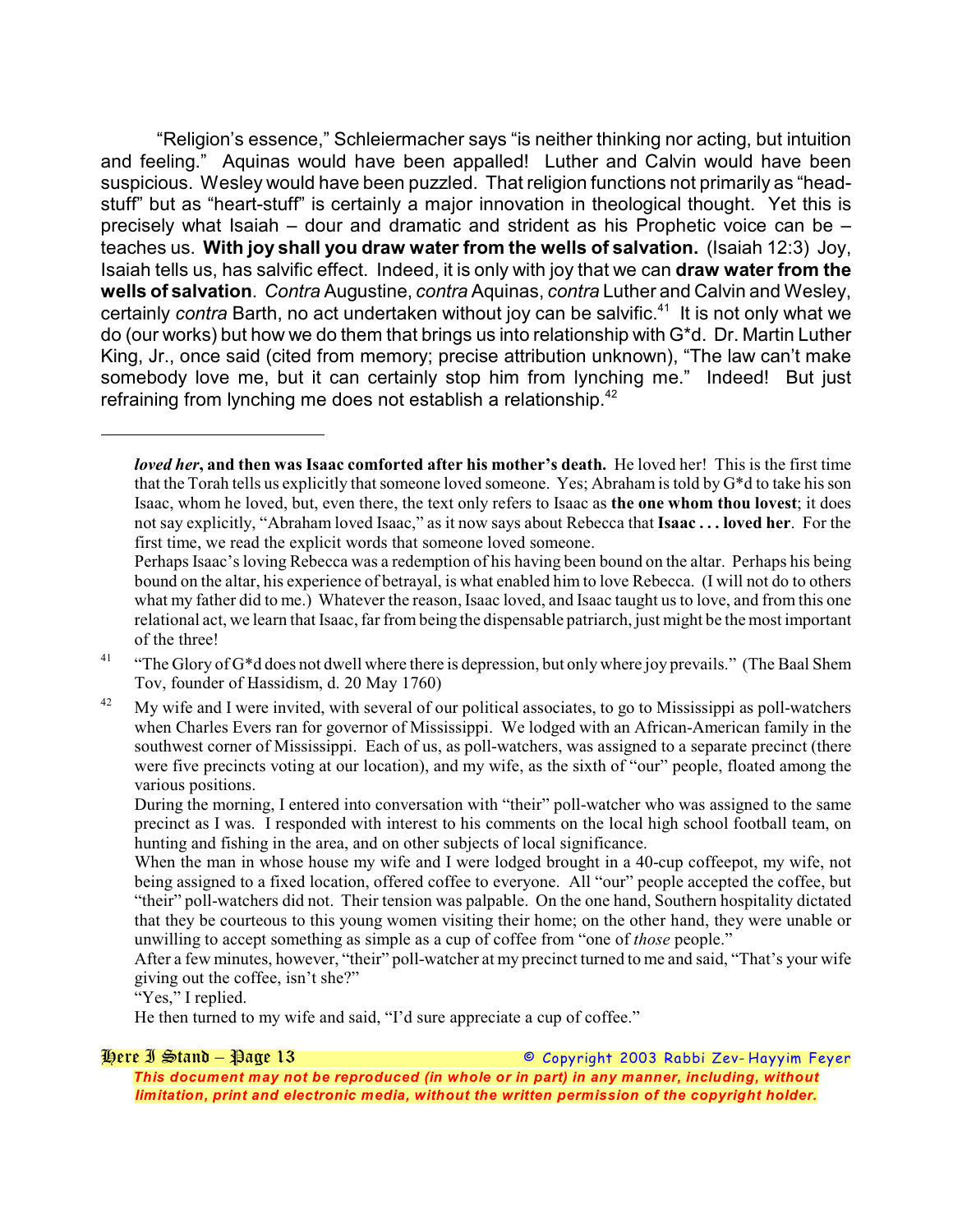Unfortunately, Schleiermacher claims that religion demands neither action nor belief of its adherents. He speaks of the "misunderstanding that religion is supposed to act," and he states that one who acts – whether positively or negatively – out of religious motivation will end "in mischief and ruin."<sup>43</sup> I ask Schleiermacher, "If religion requires nothing of its adherents, then why bother?" My question, which I pose to any theology, is precisely Micah's question – *+// :9&\$ %\*&\*%\*\* %/&***; what does the Eternal require of thee?** That is, what does this theology require of its adherents that is significantly different from what they would otherwise do? Not only does Schleiermacher's theology fail to require him to act otherwise than he would act without it; it does not even require him to do what he *would* otherwise do!

McFague finds that the Universe as the body of G\*d necessarily implies an obligation to participate in "social gospel" and "liberation theology" activities. She fails the test of Micah's question, however, for the actions which she calls a consequence of her "G\*d's Bod" theology are precisely what she would do without that theology, based on her sociology and anthropology.

In relation to this, I would offer my "Christology" (better, perhaps, my "Jesusology") What is it that a rabbi can draw from Jesus? Especially in view of the assertion of Cobb and Griffin that "Jesus' teaching . . . was as irrelevant to . . . the Roman Empire as it is in our own time," what can a rabbi, of all people, draw from Jesus? If even nominal Christians find Jesus' teaching irrelevant, then why should a non-Christian bother even examining it? Yet I do. As a Jew, as a non-Christian, I need not have a theology about the Incarnation. I need neither affirm nor deny it; as a Jew, I need not even consider it. But Jesus was an historical figure, and I can learn from him. Indeed, he was, to me, a particularly enlightened individual, and there is much to learn from him *as a human teacher*. His particular teachings? Well, many of the things that he said are very valuable, but each of his particular teachings can be found in the works of other teachers, other masters. In Jesus I find an example of the most powerful possible answer to Micah's question. **What does the Eternal require of thee?** What does Jesus' theology require of him? His very life! And it is clear that, absent his theology, he would not make this sacrifice. "Father, let this cup pass from me. But not my will, but Thine be done." What a superb, what an ultimate example of the integrity of a theology. He goes even beyond Job (13:15). **Though G\*d slay me, yet will I trust in G\*d.** And, no doubt, Job would willingly have gone to his death if G\*d had required it of him. But Jesus actually did so and became thereby the ultimate example of the integrity of his theology.

Thereupon, all the other local poll-watchers joined in accepting the coffee that was offered.

Why, one may ask, does Barth object so to Schleiermacher and why does he ascribe to Schleiermacher's 43 influence the endorsement by those theologians of Kaiser Wilhelm's war of aggression? Schleiermacher anticipates Barth's *kein Anknüpfungspunkt* with a vengeance! Barth denied that religion should lead us to political involvement, to involvement with society; Schleiermacher went even farther, asserting that religion requires nothing of us. Micah is turning over in his grave!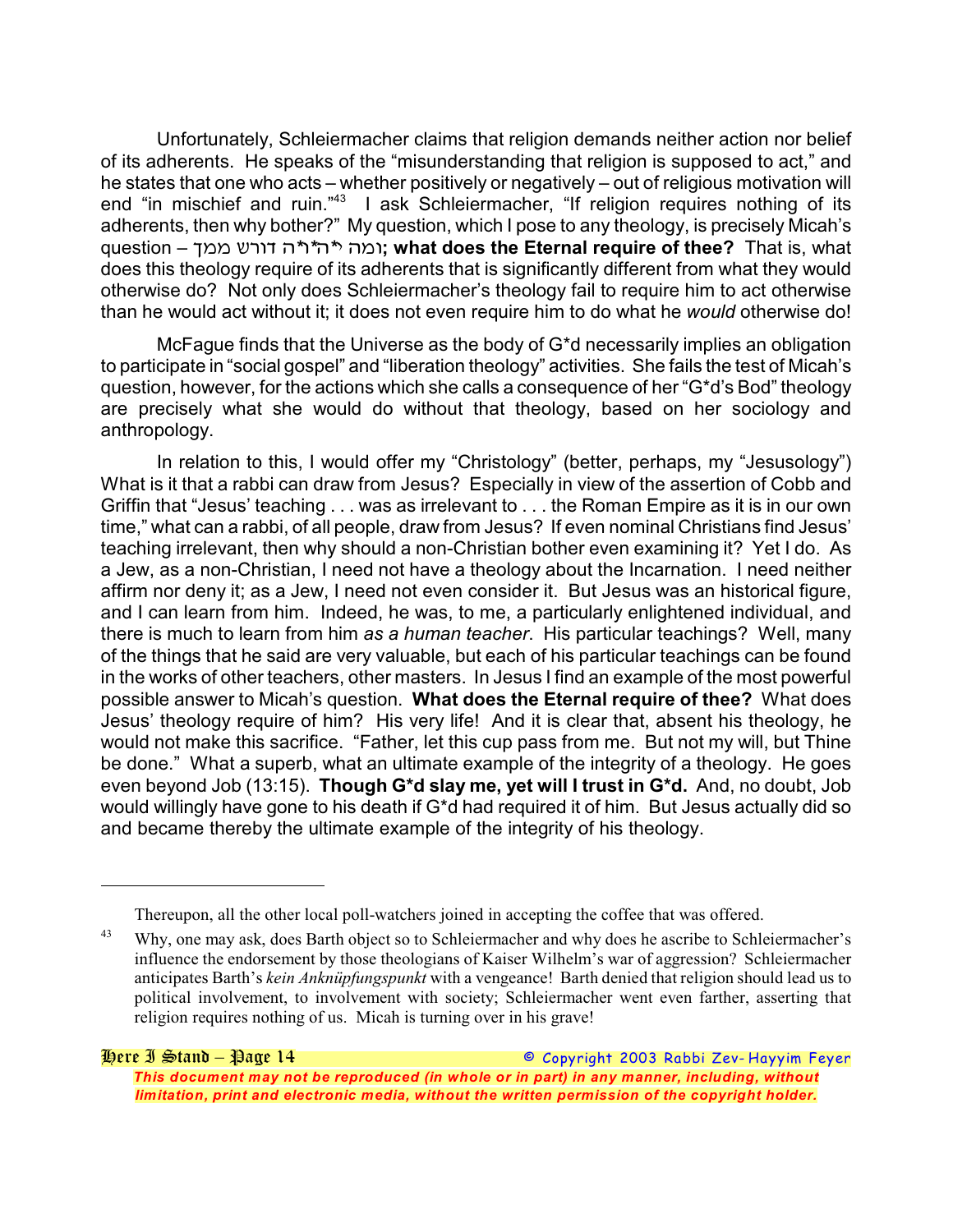"Humanity," Schleiermacher tells us, "has a larger course that it does not retrace but on which it progresses; through its inner alterations it too is perfected into something higher and complete." So far from Calvin and Luther, with their doctrines of the salvation of only some of humanity, Schleiermacher here tells us that all humanity – we may extrapolate to individuals, although Schleiermacher seems to speak of humanity only collectively – will ultimately attain salvation. This conclusion is a natural consequence of relational theology. Because G\*d is relational, G\*d seeks the good for all humanity.<sup>44</sup> Because G\*d has "stacked the deck" in our favor, furthermore, we all have the opportunity to reach salvation (however each of us may define salvation). And because I believe in reincarnation (G\*d's a Recycler), each soul has all the time needed to reach that salvation.

But, if we have all the time we need to reach salvation, is that not a license for "anything goes"? If we know that we will always be able to set things right, then why worry about what we do now? As I have said, G\*d has provided us with a mechanism for cleaning our spiritual suits. Our transgressions stain our souls, and the cleansing process is more intense (and, hence, lengthier and harsher) when the stains go deeper. Punishment for our sins? Not exactly; rather, it is the consequence of our actions. When I let go of the item that I hold in my hand, its falling to the floor is not some sort of punishment, but rather the natural consequence of my having released it. In the same way, the purification process, far from being a punishment, is a consequence, the natural outcome, of the transgression.

### *Summary*

My theology is derived from Genesis 1:31, **G\*d examined all that G\*d had created and found it very good.** All the rest is commentary.

G\*d's omnipotence and beneficence are both necessary if Genesis 1:31 is to have any meaning. G\*d is Creator, hence omnipotent; G\*d judges Creation to be very good; hence G\*d is good. (Understanding that anything said about G\*d is necessarily metaphoric.)

G\*d, in addition to being beneficent and omnipotent, is relational. G\*d cares passionately about human beings (individually and collectively) and about every being in Creation, and we, sapient (not merely sentient) beings, have an obligation to respond relationally to G\*d. I am, admittedly open to criticism for distinguishing between the sapient and the merely sentient. I respond to that – wholly legitimate – criticism that, while we finite beings make such distinctions, based on how we relate to other sapients, to other sentients, to non-sentients, to non-living beings, G\*d, being infinite, can relate to all equally. To the finite, finite differences are significant and meaningful; to the Infinite, all finite quantities are the same. $45$ 

<sup>&</sup>lt;sup>44</sup> I would even go beyond this "species-ist" formulation and say that G<sup>\*</sup>d seeks the good for all.

<sup>&</sup>lt;sup>45</sup> "I wish I could love the greatest saint as much as  $G^*d$  loves the greatest sinner." (Rebbe Aaron of Karlin, d. 22 April 1772)